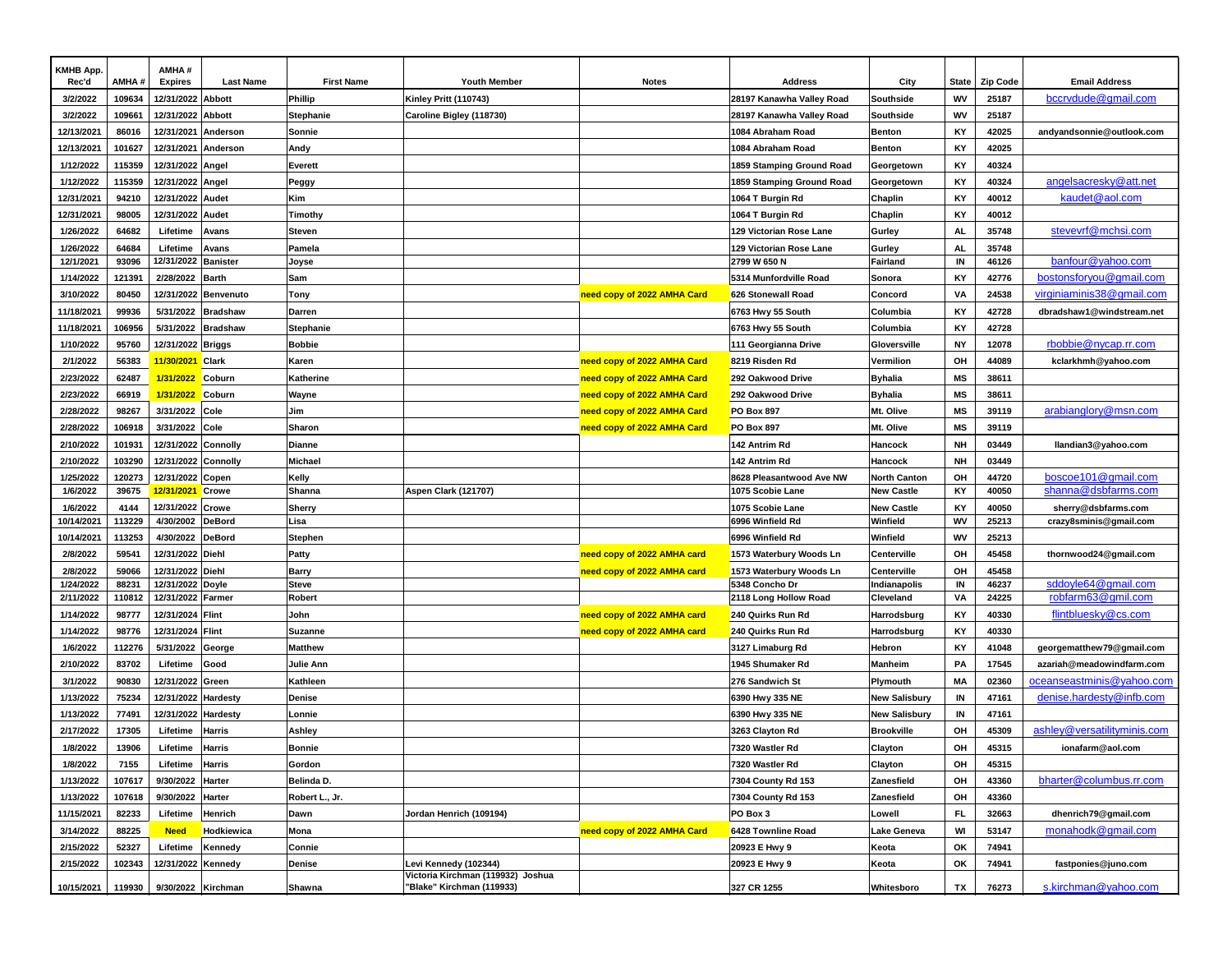| KMHB App.  |        | AMHA#                 |                            |                         |                                     |                                    |                                      |                           |           |                 |                                                          |
|------------|--------|-----------------------|----------------------------|-------------------------|-------------------------------------|------------------------------------|--------------------------------------|---------------------------|-----------|-----------------|----------------------------------------------------------|
| Rec'd      | AMHA#  | <b>Expires</b>        | <b>Last Name</b>           | <b>First Name</b>       | <b>Youth Member</b>                 | <b>Notes</b>                       | <b>Address</b>                       | City                      | State     | <b>Zip Code</b> | <b>Email Address</b>                                     |
| 10/15/2021 | 119931 | 9/30/2022             | Kirchman                   | Joshua                  | Jacob "Brody" Kirchman (119934)     |                                    | 327 CR 1255                          | Whitesboro                | ΤХ        | 76273           |                                                          |
| 2/8/2022   | 119526 | 3/31/2022             | Knapp                      | Michael                 |                                     |                                    | 7717 N Troy Rd                       | Greenfield                | IN        | 46140           | mizantillylace@netzero.com                               |
| 2/8/2022   | 119527 | 3/31/2022             | <b>Knapp</b>               | Renee                   |                                     |                                    | 7717 N Troy Rd                       | Greenfield                | IN        | 46140           |                                                          |
| 2/1/2022   | 110235 | 11/30/2021            | Lantz                      | Kathryn                 |                                     | need copy of 2022 AMHA card        | 8219 Risden Rd                       | Vermilion                 | OH        | 44089           | kathylantz59@gmail.com                                   |
| 1/2/2022   | 109651 | 2/28/2022             | Lauria                     | Karen Abigail           | Ruby Faulkner (117595)              |                                    | 2014 Montfort Circle                 | Crestwood                 | KY        | 40014           | alrfarmminihorses@gmail.com                              |
| 3/10/2022  | 78330  | 12/31/2022 Lewis      |                            | Janet                   |                                     | need copy of 2022 AMHA card        | 626 Stonewall Road                   | Concord                   | VA        | 24538           | virginiaminis38@gmail.com                                |
| 1/24/2022  | 79226  | 6/30/2022             | Lewis                      | Kelly                   | Rozlyn Schick (120558)              | need copy of 2022 AMHA card        | 50030 Red Run Road                   | <b>Marcellus</b>          | MI        | 49067           | edgewaterfarmsmi@gmail.com                               |
| 1/24/2022  | 83633  | 6/30/2022             | Lewis                      | <b>Steve</b>            |                                     | need copy of 2022 AMHA card        | 50030 Red Run Road                   | Marcellus                 | MI        | 49067           |                                                          |
| 3/5/2022   | 114989 | 12/31/2022 Licht      |                            | Laura A.                |                                     |                                    | 1020 Indian Trail                    | Lawrenceburg              | KY        | 40342           | petalpshr@bellsouth.net                                  |
| 11/4/2020  | 113995 | 12/31/2022 Limoncelli |                            | <b>Monica Lynn</b>      |                                     |                                    | 26351 65th Ave. E.                   | <b>Myakka City</b>        | FL.       | 34251           | mllimoncelli@icloud.com                                  |
| 1/14/2022  | 94073  | 12/31/2024 Magnino    |                            | Linda                   |                                     |                                    | 902 W Aledo Drive                    | <b>Pueblo West</b>        | CO        | 81007           | linda.magnino@yahoo.com                                  |
| 1/22/2022  | 61821  | 12/31/2022 Matthews   |                            | Paula                   |                                     |                                    | 2617 New Wehdem Rd                   | <b>Brenham</b>            | TX        | 77833           | pmatthews3329@gmail.com                                  |
| 1/28/2022  | 114878 | 2/28/2022             | <b>McQueary</b>            | <b>Beth</b>             |                                     |                                    | 2501 Hwy 935                         | Somerset                  | KY        | 42503           | bethmcqueary@qmail.com                                   |
| 1/6/2022   | 55512  | Lifetime              | <b>Meek</b>                | Andy                    |                                     |                                    | 1272 Scobie Lane                     | New Castle                | KY        | 40050           |                                                          |
| 1/6/2022   | 55511  | Lifetime              | <b>Meek</b>                | <b>Debbie</b>           |                                     |                                    | 1272 Scobie Lane                     | New Castle                | KY        | 40050           | debbie@dsbfarms.com                                      |
| 1/21/2022  | 119286 | 12/31/2022 Menzies    |                            | Christopher             | Hayden Menzies                      |                                    | 5818 217th Street E                  | <b>Bradenton</b>          | FL.       | 34211           | gysranch@gmail.com                                       |
| 1/21/2022  | 119287 | 12/31/2022 Menzies    |                            | <b>Danielle</b>         |                                     |                                    | 5818 217th Street E                  | <b>Bradenton</b>          | FL.       | 34211           |                                                          |
| 12/11/2020 | 119831 | 8/31/2021             | <b>Mitchell</b>            | Charlotte               |                                     |                                    | 11446 Dolly Dr.                      | Alvaton                   | KY        | 42122           | englc@outlook.com                                        |
| 12/11/2020 | 119832 | 8/31/2021             | Mitchell                   | Bill                    |                                     |                                    | 11446 Dolly Dr.                      | Alvaton                   | KY        | 42122           |                                                          |
| 1/31/2022  | 119164 | 12/31/2021            | Mulcunry                   | <b>Debbie</b>           |                                     | need copy of 2022 AMHA card        | 389 Elmburg Rd                       | Shelbyville               | KY        | 40065           | Deb1955Im@gmail.com                                      |
| 12/23/2021 | 53485  | 12/31/2022 Nauman     |                            | Melissa C.              |                                     |                                    | 2833 State Route 314                 | Fredericktown             | OH        | 43019           | melissan816@gmail.com                                    |
| 12/23/2021 | 53484  | 12/31/2022 Nauman     |                            | Todd C.                 |                                     |                                    | 2833 State Route 314                 | Fredericktown             | OH        | 43019           |                                                          |
| 2/28/2022  | 107465 | 12/31/2022 Opie       |                            | <b>Melissa</b>          |                                     |                                    | 37312 Magnolia Ave                   | Dade City                 | FL.       | 33523           | melissa.opie@saintleo.edu                                |
| 2/8/2022   | 115140 | 12/31/2022 Parker     |                            | Rhonda                  |                                     |                                    | 1910 S 300 E                         | Albion                    | IN        | 46701           | darrinparker@frontier.com                                |
| 10/21/2021 | 119053 | 8/31/2022             | Paul                       | <b>Rick</b>             |                                     |                                    | 1171 Poinsettia Rd SE                | Scio                      | OH        | 43988           |                                                          |
| 10/21/2021 | 111821 | 8/31/2022             | Paul                       | Terri                   |                                     |                                    | 1171 Poinsettia Rd SE                | Scio                      | OH        | 43988           | tlapaul@me.com                                           |
| 1/31/2022  | waived | N/A                   | Payne                      | Lisa (Jim Payne Estate) |                                     |                                    | 6605 Eagles Bluff Way                | Louisville                | KY        | 40241           | lapayky@gmail.com                                        |
| 12/5/2021  | 120435 | 2/28/2022             | Penny                      | <b>Brittany</b>         |                                     |                                    | 16142 123rd Terrace North            | Jupiter                   | <b>FL</b> | 33478           | brittanykpenny@gmail.com                                 |
| 1/24/2022  | 114064 | 12/31/2022 Pickett    |                            | <b>Brookanna</b>        |                                     |                                    | 5000 E 300 S                         | Crawfordsville            | IN        | 47933           |                                                          |
|            | 115266 |                       |                            |                         |                                     | <b>Need Copy of 2022 AMHA Card</b> |                                      |                           | IN        |                 | bpickett5000@gmail.com                                   |
| 12/17/2021 |        |                       | 11/30/2023 Postletheweight | Kerri                   | Megan Postletheweight (115284)      |                                    | 2939 Koring Rd                       | Evansville                |           | 47720           | kerripost@gmail.com                                      |
| 12/17/2021 | 118126 | 11/30/2023            | Postletheweight            | Eric                    |                                     |                                    | 2939 Koring Rd                       | Evansville                | IN        | 47720           |                                                          |
| 3/8/2022   | 18986  | 12/31/2022 Powell     |                            | <b>Marie</b>            |                                     |                                    | 107 E Calhoun St                     | El Campo                  | TX        | 77437           | nehiranch@yahoo.com                                      |
| 2/5/2022   | 91450  | 7/31/2022             | Ramshaw                    | Jane                    |                                     |                                    | 654 John Brown Road                  | Pomona                    | KS        | 66076           | paintsandpaws@gmail.com                                  |
| 12/31/2021 | 51211  | 12/31/2023            | Reardon                    | Jim                     |                                     |                                    | 2195 Fred Fackler Rd                 | <b>Brandenburg</b>        | KY        | 40108           |                                                          |
| 12/31/2021 | 51212  | 12/31/2023 Reardon    |                            | Lavonne                 |                                     |                                    | 2195 Fred Fackler Rd                 | <b>Brandenburg</b>        | KY        | 40108           | lavonnereardon@outlook.com                               |
| 1/24/2022  | 17604  | Lifetime              | Rickert                    | <b>Billie</b>           |                                     |                                    | 492 Waddy Road                       | Waddy                     | KY        | 40076           | billiepecos@twc.com                                      |
| 1/24/2022  | 17603  | Lifetime              | Rickert                    | William                 |                                     |                                    | 492 Waddy Road                       | Waddy                     | KY        | 40076           | pecosdon@twc.com                                         |
| 3/22/2021  | 4408   | Lifetime              | <b>Roberts</b>             | Earleen                 | pd for 3 years (2021-2023)          |                                    | 738 Pendleton Rd                     | Pendleton                 | KY        | 40055           | nffarm@aol.com                                           |
| 3/22/2021  | 22131  | Lifetime              | <b>Roberts</b>             | <b>Natalie</b>          |                                     |                                    | 738 Pendleton Rd                     | Pendleton                 | KY        | 40055           | bluenotenr@aol.com                                       |
| 3/22/2021  | 14425  | Lifetime              | <b>Roberts</b>             | Tom                     |                                     |                                    | 738 Pendleton Rd                     | Pendleton                 | KY        | 40055           | t.n.roberts@att.net                                      |
| 1/25/2022  | 93739  | 12/31/2022 Shouse     |                            | Melissa                 |                                     |                                    | 402 Cynthiana Street                 | Williamstown              | KY        | 41097           | homesteadfarm@bellsouth.net                              |
| 2/18/2022  | 112597 | 12/31/2022 Tarap      |                            | <b>Ailene Pritchett</b> |                                     |                                    | 2195 Golden Gate Drive               | Napa                      | CA        | 94558           | ailene@oreocows.net                                      |
| 2/18/2022  | 112598 | 12/31/2022 Tarap      |                            | Paul                    |                                     |                                    | 2195 Golden Gate Drive               | Napa                      | CA        | 94558           |                                                          |
| 1/31/2022  | 17783  | 12/31/2022 Tennill    |                            | Joe                     |                                     |                                    | 406 Dale Rd E                        | Taylorsville              | KY        | 40071           |                                                          |
| 1/31/2022  | 4332   | 12/31/2022 Tennill    |                            | Laura                   |                                     |                                    | 406 Dale Rd E                        | Taylorsville              | KY        | 40071           | tenl16@aol.com                                           |
| 3/16/2022  | 95126  | 12/31/2022 Terry      |                            | Donna<br>Vicki          |                                     |                                    | 7216 Russell Drive<br>1331 Cave Road | Newalla<br>Campbellsville | OK        | 74857<br>42718  | fireballminiatures@gmail.com<br>thompson.vicki@yahoo.com |
| 4/21/2021  | 121265 |                       | 12/31/2022 Thompson        |                         | Raegan Wethington, Rylea Underwood, |                                    |                                      |                           | KY        |                 |                                                          |
| 4/21/2021  | 121264 |                       | 12/31/2022 Thompson        | Landon                  | <b>Braelyn Underwood</b>            |                                    | 1331 Cave Road                       | Campbellsville            | KY        | 42718           |                                                          |
| 1/31/2022  | 65103  |                       | 7/31/2022 Thompson         | Virginia                |                                     |                                    | 195 Board Road                       | <b>Ekron</b>              | KY        | 40117           | virginiasminis@yahoo.com                                 |